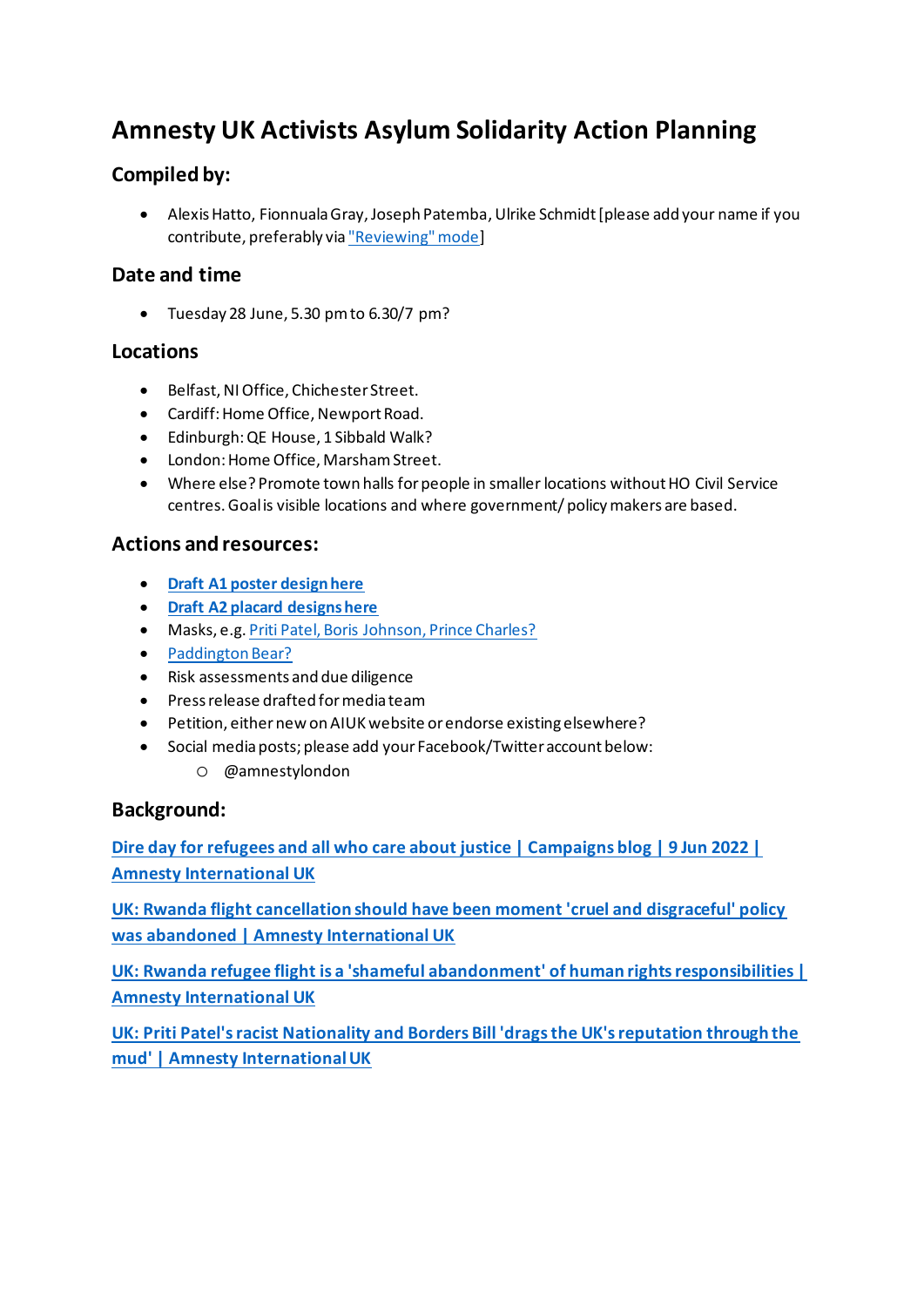#### **Next steps:**

- Promote plan initially within AIUK to hold demonstrations in Belfast, Cardiff, Edinburgh/Glasgow (TBC), London, and potentially elsewhere, outside government (preferably Home Office) buildings on Tuesday 28 June, 5.30pm to 6.30/7pm.
- Liaise with community organising staff re risk assessments (London), potential resources, expenses, e.g. groups briefing, leaflets, placards, costumes, equipment. Request promotion of actions in AGM correspondence and during event.
- Identify potential external partners to promote action (subject to due diligence).
- Inform local police.
- Approach advocacy and campaigns staff for review of lobbying opportunities including possible launch of relevant petition for AIUK website or endorse existing popular petition elsewhere. Need to ensure activists align with Amnesty positions.
- Draft press release on joint demos in consultation with media team to send on Sunday 26 or Monday 27 June.
- Develop social media plan (accounts, text, images, hashtags, schedule) to engage audiences during Refugee Week.
- Create a brief/ action pack for Local/ Student/ Youth Groups, and a second invite/briefing for their stakeholder orgs, e.g. for the group in X to send to their local City of Sanctuary/ Care4Calais partners.
- Ask AIUK staff for help with anything that needs finessing: do we want to have a few props to use in bigger cities, e.g. Paddington and an A1 UN Convention?
- Press Release and Media Briefing note for groups the first to issue the day before notifying them of demos and key messaging [linking to petition], the latter to provide speaking points for anyone interviewed by the press, so our activists are 'on message' with what Amnesty think/ want.

#### **Groups engagement:**

What are we asking people to do?

- **Petition:** stop expelling people to Rwanda. [Ideally this is ready to go to coincide with refugee week – and ideally it wouldn't just be online.
- **Urgent lobbying**: need to initiate and expedite in-person engagements with government decision-makers, say, in form of contact and dialogue [N.B. admin/speak to advocacy team].
- **Social media actions:** take solidarity photos with partners at Refugee week events for posting online at the time with hashtag [#?] and then again at 6.30pm on Tuesday 28 June, targeted @Priti Patel/Boris Johnson, etc.
- **Demonstrations:** at 5.30-6.30 on Tuesday 28 June against new provisions of the Nationality and Borders Act coming into force. In capital cities this will be outside Govt Department buildings [e.g.Home Office], and in smaller towns it can be in front of Town Halls.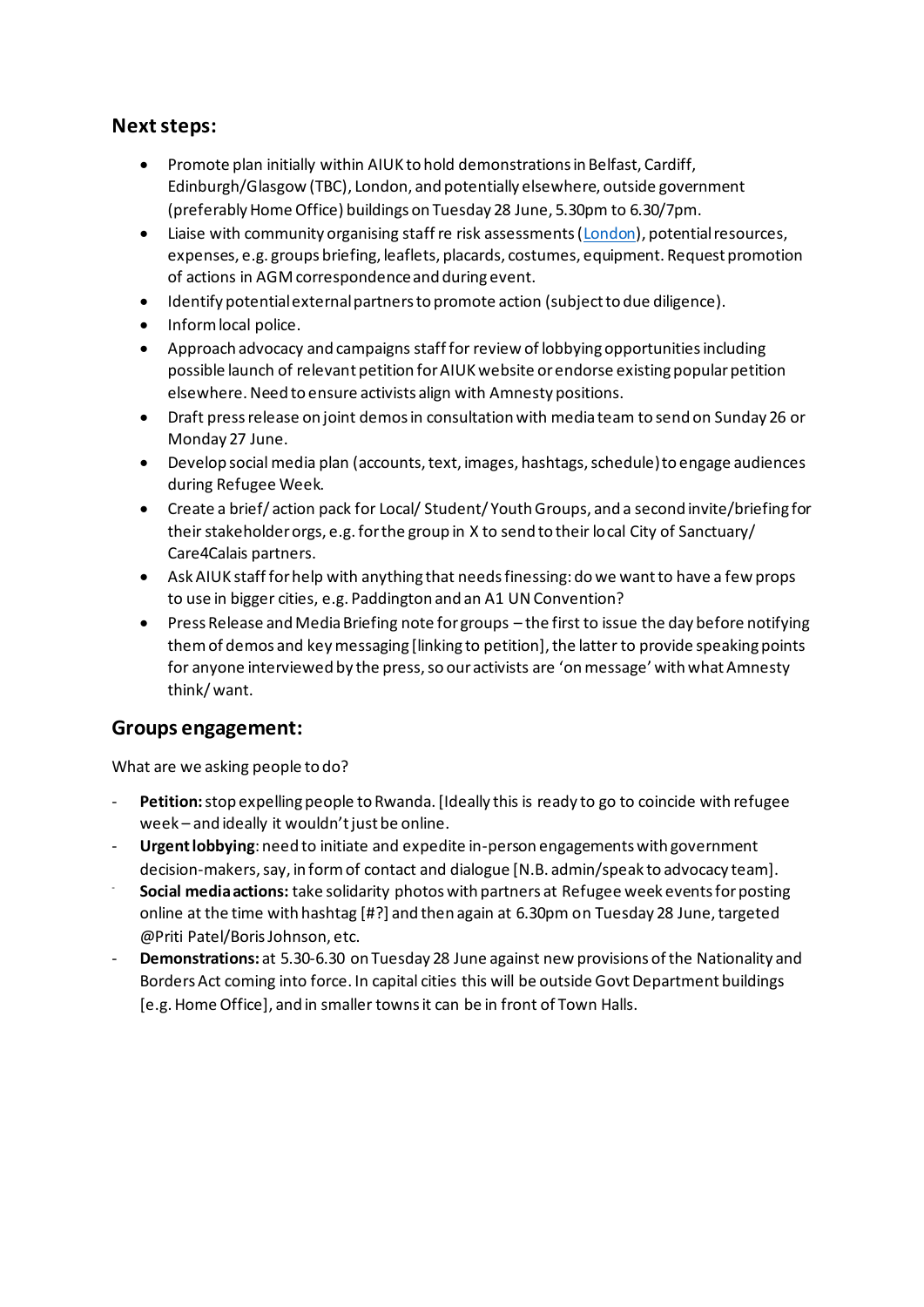# **Archive:**

Agree on messages – we have the 'refugees welcome' placards, but one other message/alternate placard would be good. (Deadline COP 15.06.22)

| Suggestions?       |                |              |               |                  |               |
|--------------------|----------------|--------------|---------------|------------------|---------------|
| No Human           | Save the       | Not just a   | We're Human   | Old protect      | Big a1        |
| <b>Trafficking</b> | Refugee        | number/a     | too placard - | the human        | 'conventions' |
|                    | Convention     | banner for 4 | if our        | placards         | with 'humane  |
|                    |                | capitals $-$ | refugee/AS    | [Advantage       | solution to   |
| Refugee Rights     |                | with images  | activists or  | these are        | the problem'  |
| are Human          | No changes     | of people in | partners      | ready to go/     | or something  |
| Rights             | to refugee     | small boats  | support this. | reinforce        | similar       |
|                    | rights         |              |               | humanity         | incorporated  |
|                    |                |              |               | next to the      | into text or  |
|                    |                |              |               | 'refugees        | a line pulled |
| No expulsions to   | Seeking        |              |               | welcome'         | out which     |
| Rwanda             | asylum is a    |              |               | messaging]       | reflects this |
| Refugees           | human right    |              |               |                  | (See Article  |
| Welcome!           |                |              |               |                  | 33 of the     |
|                    |                |              |               |                  | 1951 Refugee  |
|                    | The first      |              |               |                  | Convention)   |
| Uk must respect    |                |              |               |                  |               |
| international      | covid          |              |               |                  |               |
| Refugee            | vaccine was    |              |               |                  |               |
| Convention!        | developed      |              |               |                  |               |
| Seeking Asylum     | by a refugee   |              |               |                  |               |
| is a Human Right   | in Germany.    |              |               |                  |               |
|                    | Refugees       |              |               |                  |               |
|                    | enrich their   |              |               |                  |               |
|                    | host           |              |               |                  |               |
|                    | countries      |              |               |                  |               |
| Safe and legal     | Solidarity     | Respect      | Protect       | Illegal Force is |               |
| routes stop        | with           | refugee      | asylum        | <b>Brutality</b> |               |
| people             | protesting     | rights       | seekers from  |                  |               |
| smugglers          | civil servants |              | Priti Patel   |                  |               |
|                    |                |              |               |                  |               |

# **Possible partners:**

#### **Amnesty**

- Children's Network
- Rainbow Network
- Asylum Justice Project?

#### **External**

- Care4Calais
- City of Sanctuary
- Detention Action